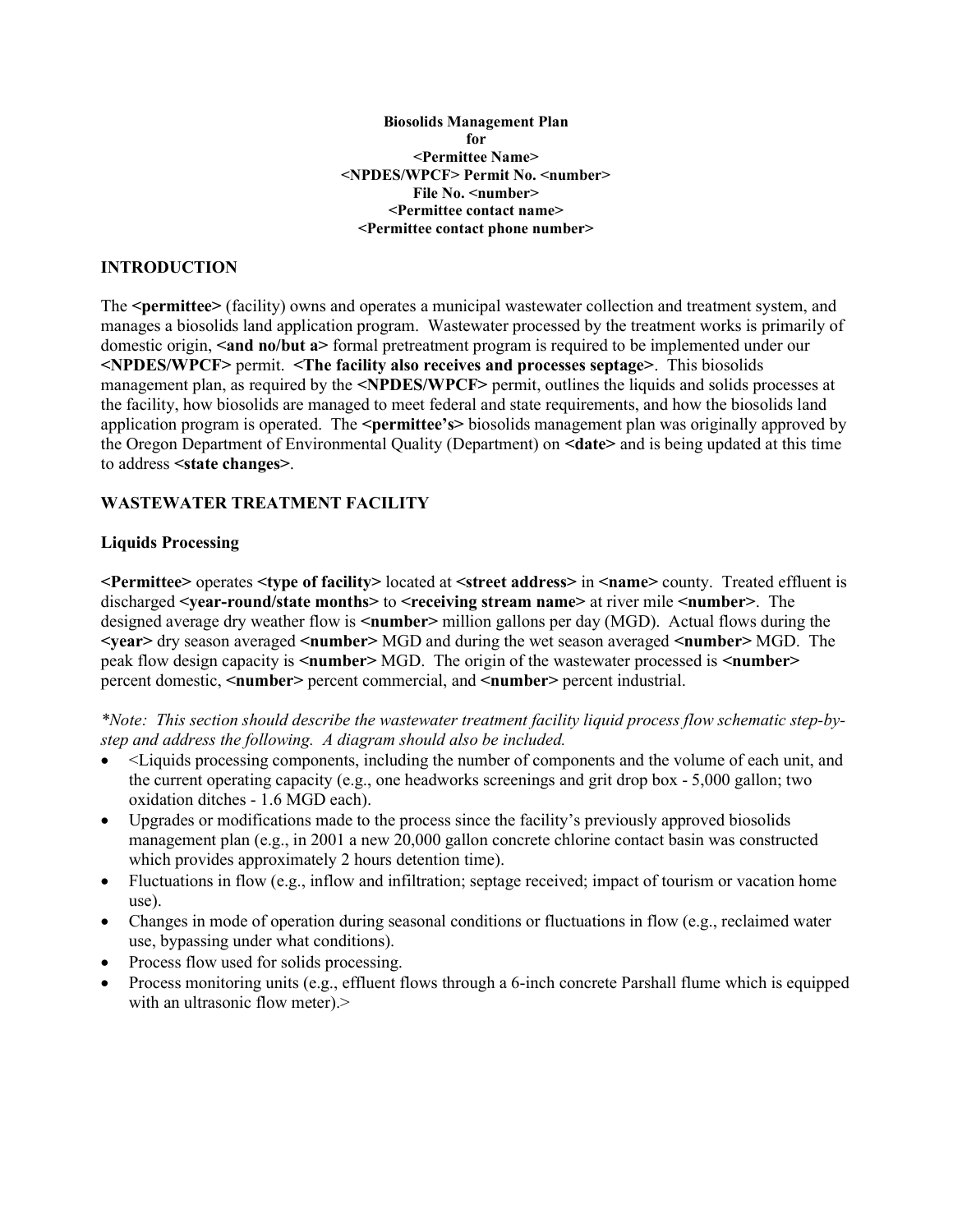## Solids Processing

\*Note: This section should describe the wastewater treatment facility solids process flow schematic and address the following. A diagram should also be included.

- <Primary, secondary, and tertiary solids processing components, including the number of components and the volume of each unit, and the current operating capacity (e.g., two sludge holding tanks - 155,000 gallons each, one asphalt drying pad - 180,000 square feet).
- Operational information of component (e.g., time that solids remain in digester, drying bed, or compost pile; operating temperature of each digester; type and quantity of polymer used in solids thickening process).
- Operational controls for odor minimization (e.g., the solids dewatering process takes place in an enclosed solids handling facility).
- End product and volume resulting from process (e.g., an annual average of 360 dry tons of dried biosolids are collected from the storage area and land applied).
- Upgrades or modifications made to the process (e.g., in 1999, a 175,000 gallon sludge storage tank was constructed to accommodate storage of digested sludge during the winter months).
- Solids processing operational changes during seasonal conditions or fluctuations in flow (e.g., during the months when field access is limited for application, biosolids are air dried on the drying pad or stored in the sludge storage tank which serves as a secondary digester).
- Solids process monitoring (e.g., temperature readings are taken daily from the anaerobic primary digester to attain the necessary requirement for Class B pathogen reduction).>

## Septage Processing

\*Note: If the wastewater treatment facility receives and processes septage, this section must be included and address the following.

- $\bullet$   $\leq$ Type of septage received (e.g., septic tank, holding tank, chemical toilet).
- Average number of gallons received each year.
- Receiving facility screening practices.
- Receiving and processing components, including the volume of each component.
- Septage processing operational changes during seasonal conditions or fluctuations in flow.
- Septage process monitoring (e.g., flow measurement, screening, pH readings).>

#### Pretreatment Program

The <permittee> <is/is not> required at this time to implement an industrial wastewater pretreatment program as <state reason>. Pollutant monitoring requirements as stated in the permit will ensure land application of biosolids occurs within federal and state limitations.

# BIOSOLIDS TREATMENT PROCESSES

Under 40 CFR Part 503 and Oregon Administrative Rules Chapter 340, Division 50, pathogen reduction and vector attraction reduction for biosolids must be met prior to land application. Vector attraction reduction requirements can also be met at the time of land application if biosolids are injected below the surface of the land or incorporated into the soil within 6 hours after application to the land. Biosolids are categorized as Class A or Class B depending on the method used to determine pathogen reduction. Biosolids may also be classified as exceptional quality (EQ) if the product meets: pollutant concentration limits in 40 CFR Part 503, one of the Class A pathogen reduction alternatives in 40 CFR §503.32(a), and one of the vector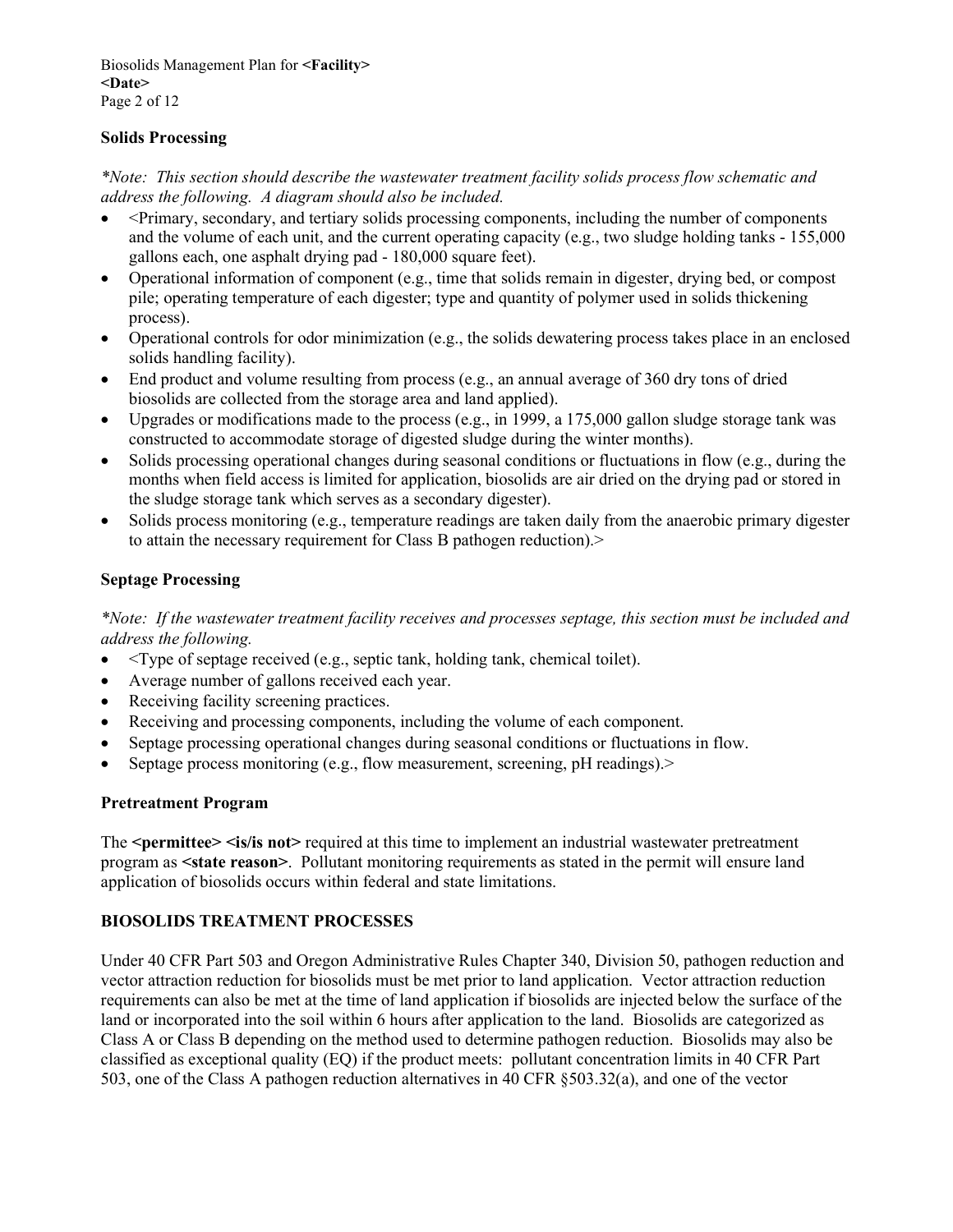Biosolids Management Plan for <Facility> <Date> Page 3 of 12

attraction reduction options in 40 CFR  $\S 503.33(b)(1)$  through  $(8)$ . To meet regulatory requirements, pathogen reduction must be met before or at the same time that vector attraction reduction is achieved.

The  $\epsilon$  = permittee> will certify in writing that Class  $\langle A/B \rangle$  pathogen requirements and vector attraction reduction requirements are met. The <permittee> will also notify the Department in writing and obtain written approval prior to any process change that would use a pathogen reduction or vector attraction reduction method other than what is specified in this biosolids management plan.

## Pathogen Reduction

Pathogen reduction requirements of 40 CFR Part 503 and OAR 340-050 are met through <state class(es) of biosolids, state which alternative(s) is met, how and when the treatment process achieves the alternative(s), and include supporting data within the biosolids management plan or as an appendix>.

#### Class B Pathogen Requirements

\*Note: Must meet one of the following alternatives. Check applicable alternative.

 $\Box$  Alternative 1: The geometric mean of the density of fecal coliform of seven representative samples shall be less than either 2 million Most Probable Number (MPN) or 2 million Colony Forming Units (CFU) per gram of total solids (dry weight basis).

 Alternative 2: Biosolids shall be treated in one of the Processes to Significantly Reduce Pathogens (PSRP) described in the table below.

Alternative 3: Biosolids shall be treated in a process that is equivalent to a PSRP, as determined by the permitting authority.

## Processes to Significantly Reduce Pathogens (PSRP) Listed in Appendix B of 40 CFR Part 503 \*Note: Check applicable PSRP

| Aerobic<br>Digestion   | Sewage sludge is agitated with air or oxygen to maintain aerobic conditions for a specific<br>mean cell residence time (i.e., solids retention time) at a specific temperature. Values for the<br>mean cell residence time and temperature shall be between 40 days at 20°C (68°F) and 60<br>days at $15^{\circ}$ C (59 $^{\circ}$ F). |
|------------------------|----------------------------------------------------------------------------------------------------------------------------------------------------------------------------------------------------------------------------------------------------------------------------------------------------------------------------------------|
| Air Drying             | Sewage sludge is dried on sand beds or on paved or unpaved basins. The sewage sludge dries<br>for a minimum of 3 months. During 2 of the 3 months, the ambient average daily temperature<br>is above $0^{\circ}$ C (23 $^{\circ}$ F).                                                                                                  |
| Anaerobic<br>Digestion | Sewage sludge is treated in the absence of air for a specific mean cell residence time (i.e.,<br>solids retention time) at a specific temperature. Values for the mean cell residence time and<br>temperature shall be between 15 days at 35°C to 55°C (131°F) and 60 days at 20°C (68°F).                                             |
| Composting             | Using either the within-vessel, static aerated pile, or windrow composting methods, the<br>temperature of the sewage sludge is raised to 40°C (104°F) or higher and remains at 40°C<br>(104°F) or higher for 5 days. For 4 hours during the 5-day period, the temperature in the<br>compost pile exceeds 55°C (131°).                  |
| Lime<br>Stabilization  | Sufficient lime is added to the sewage sludge to raise the pH of the sewage sludge to 12 for<br>$\geq$ 2 hours of contact.                                                                                                                                                                                                             |

#### Class A Pathogen Requirements

\*Note: Must meet the requirement for fecal coliform or Salmonella sp. and one of the alternatives. Check applicable alternative.

Either the density of fecal coliform in the biosolids must be less than 1,000 MPN per gram total solids (dry weight basis), or the density of *Salmonella* sp. bacteria in the biosolids must be less than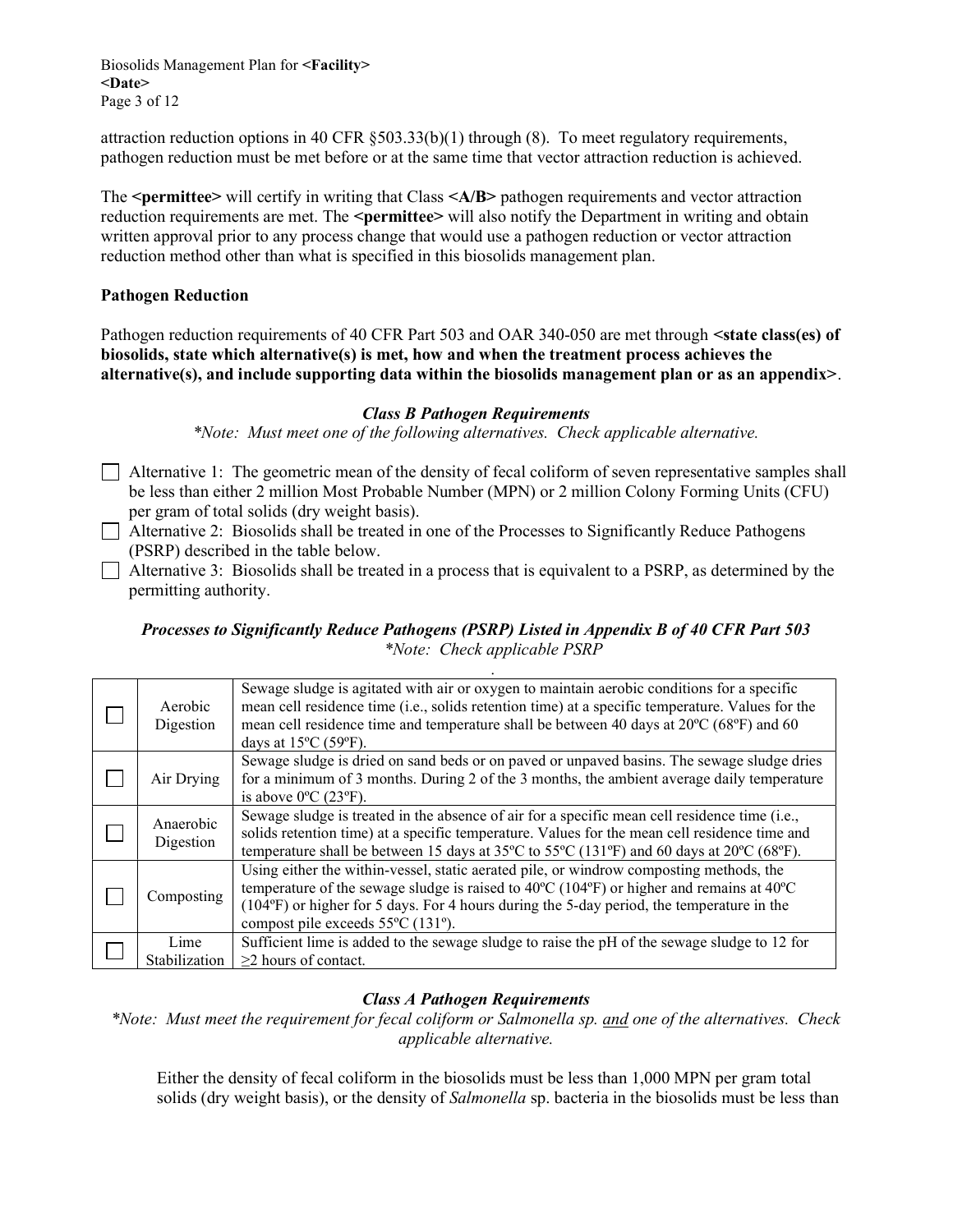3 MPN per 4 grams of total solids (dry weight basis). Sampling must consists of at least seven (7) discrete samples taken over a two week period, unless otherwise specified in the permit.

 Alternative 1: Thermally treated biosolids must meet one of four time-temperature regimes as outlined in 40 CFR §503.32(a)(3)(ii).

 Alternative 2: Biosolids must meet specific high pH-high temperature, and air-drying requirements as outlined in 40 CFR §503.32(a)(4)(ii).

 Alternative 3: Demonstrate that biosolids treated in other processes (that don't meet Alternatives 1 and 2) can reduce enteric viruses and viable helminth ova, and maintain operating conditions used to demonstrate pathogen reduction as outlined in 40 CFR §503.32(a)(5)(ii) and (iii).

Alternative 4: Biosolids treated in unknown processes must be tested for pathogens-Salmonella sp. or fecal coliform bacteria, enteric viruses, and viable helminth ova-at the time the biosolids are used or disposed, or in certain situations, prepared for use or disposal as outlined in 40 CFR  $\delta$ 503.32(a)(6)(i),(ii) and (iii).

 Alternative 5: Biosolids shall be treated in one of the Processes to Further Reduce Pathogens (PFRP) described in the table below.

 Alternative 6: Biosolids shall be treated in a process that is equivalent to a PFRP, as determined by the permitting authority.

# Processes to Further Reduce Pathogens (PFRP) Listed in Appendix B of 40 CFR Part 503 \*Note: Check applicable PFRP.

| Composting                        | Using either the within-vessel composting method or the static aerated pile composting<br>method, the temperature of sewage sludge is maintained at 55°C (131°F) or higher for 3<br>consecutive days. Using the windrow composting method, the temperature of the<br>sewage sludge is maintained at 55°C (131°F) or higher for 15 consecutive days or<br>longer. During the period when the compost is maintained at 55°C (131°F) or higher,<br>there shall be a minimum of five turnings of the windrow. |
|-----------------------------------|-----------------------------------------------------------------------------------------------------------------------------------------------------------------------------------------------------------------------------------------------------------------------------------------------------------------------------------------------------------------------------------------------------------------------------------------------------------------------------------------------------------|
| Heat Drying                       | Sewage sludge is dried by direct or indirect contact with hot gases to reduce the<br>moisture content of the sewage sludge to 10% or lower. Either the temperature of the<br>sewage sludge particles exceeds 80°C (176°F) or the wet bulb temperature of the gas in<br>contact with the sewage sludge as the sewage sludge leaves the dryer exceeds 80°C<br>$(176^{\circ}F).$                                                                                                                             |
| <b>Heat Treatment</b>             | Liquid sewage sludge is heated to a temperature of $180^{\circ}$ C (356 $^{\circ}$ F) or higher for 30<br>minutes.                                                                                                                                                                                                                                                                                                                                                                                        |
| Thermophilic Aerobic<br>Digestion | Liquid sewage sludge is agitated with air or oxygen to maintain aerobic conditions and<br>the mean cell residence time (i.e., the solids retention time) of the sewage sludge is 10<br>days at 55°C (131°F) to 60°C (140°F).                                                                                                                                                                                                                                                                              |
| Beta Ray Irradiation              | Sewage sludge is irradiated with beta rays from an electron accelerator at dosages of at<br>least 1.0 megarad at room temperature (ca. $20^{\circ}$ C [68 $^{\circ}$ F]).                                                                                                                                                                                                                                                                                                                                 |
| Gamma Ray<br>Irradiation          | Sewage sludge is irradiated with gamma rays from certain isotopes, such as Cobalt 60<br>and Cesium 137, at dosages of at least 1.0 megarad at room temperature (ca. 20°C<br>$[68^{\circ}F]$ ).                                                                                                                                                                                                                                                                                                            |
| Pasteurization                    | The temperature of the sewage sludge is maintained at 70°C (158°F) or higher for 30<br>minutes or longer.                                                                                                                                                                                                                                                                                                                                                                                                 |

#### Vector Attraction Reduction

Vector attraction reduction requirements of 40 CFR Part 503 are met through  $\leq$ **state option(s) from table** below, how the treatment process achieves the option(s), and include supporting data within the biosolids management plan or as an appendix>.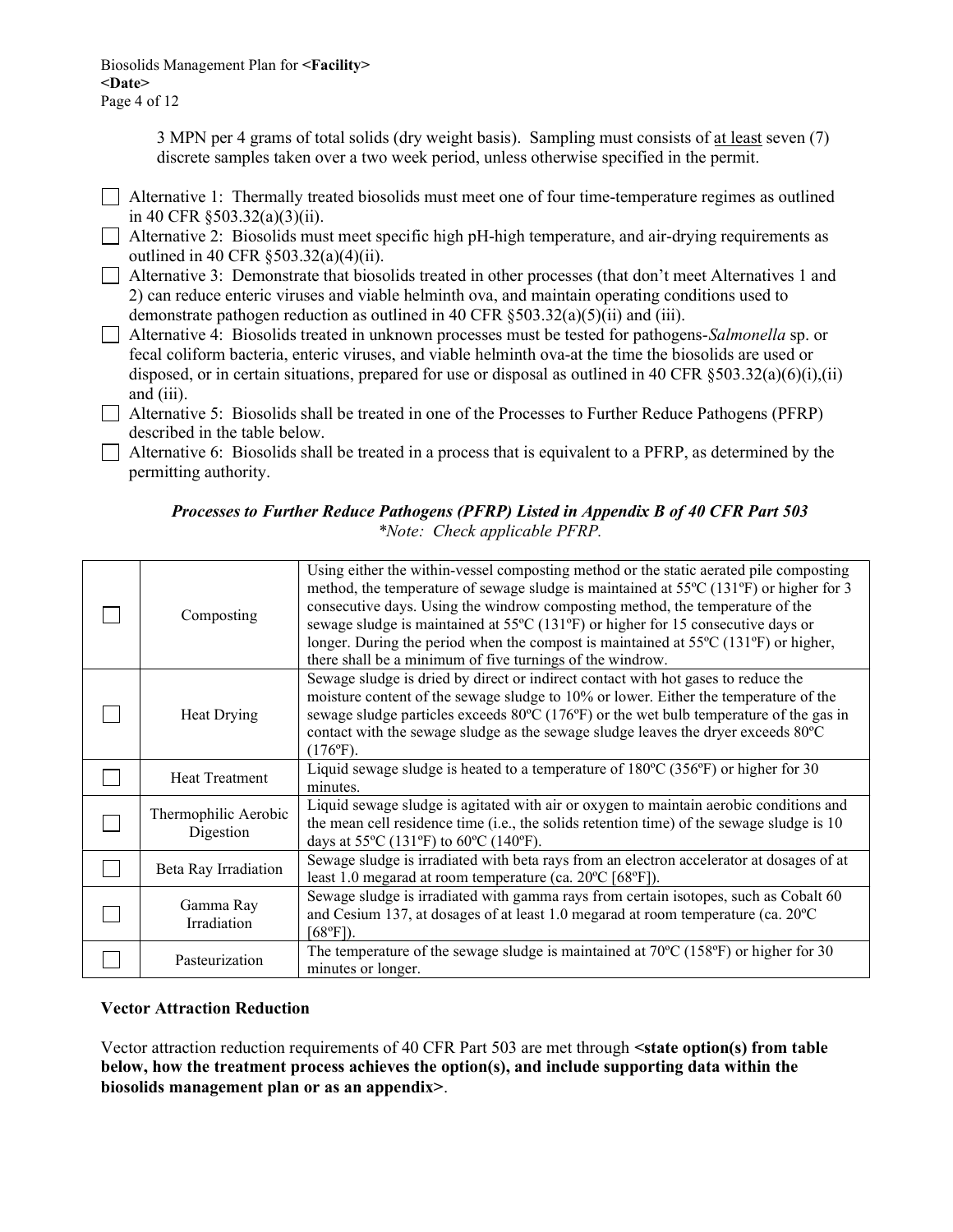# Vector Attraction Reduction Options

| <b>40 CFR Part 503</b> |                         | <b>What is Required?</b>                                                                                                                                                                                                                                         | <b>Most Appropriate For:</b>                                                                                                                                                                                                                                 |  |
|------------------------|-------------------------|------------------------------------------------------------------------------------------------------------------------------------------------------------------------------------------------------------------------------------------------------------------|--------------------------------------------------------------------------------------------------------------------------------------------------------------------------------------------------------------------------------------------------------------|--|
| Requirement            |                         |                                                                                                                                                                                                                                                                  |                                                                                                                                                                                                                                                              |  |
|                        | Option 1 503.33(b)(1)   | At least 38% reduction in volatile solids during<br>sewage sludge treatment                                                                                                                                                                                      | Sewage sludge processed by:<br>Anaerobic biological treatment<br>Aerobic biological treatment                                                                                                                                                                |  |
|                        | Option 2 503.33(b)(2)   | Less than 17% additional volatile solids loss<br>during bench-scale anaerobic batch digestion of<br>the sewage sludge for 40 additional days at 30°C<br>to 37°C (86°F to 99°F)                                                                                   | Only for anaerobically digested<br>sewage sludge that cannot meet<br>the requirements of Option 1                                                                                                                                                            |  |
|                        | Option 3 503.33(b)(3)   | Less than 15% additional volatile solids reduction<br>during bench-scale aerobic batch digestion for 30<br>additional days at 20°C (68°F)                                                                                                                        | Only for aerobically digested<br>liquid sewage sludge with 2% or<br>less solids that cannot meet the<br>requirements of Option $1 - e.g.,$<br>sewage sludges treated in<br>extended aeration plants.<br>Sludges with 2% or greater<br>solids must be diluted |  |
|                        | Option 4 503.33(b)(4)   | SOUR at 20°C (68°F) is $\leq$ 1.5 mg oxygen/hr/g<br>total sewage sludge solids                                                                                                                                                                                   | Liquid sewage sludges (2% or<br>less solids) from aerobic<br>processes run at temperatures<br>between 10 to 30°C (should not<br>be used for composted sewage<br>sludges)                                                                                     |  |
|                        | Option 5 503.33(b)(5)   | Aerobic treatment of the sewage sludge for at<br>least 14 days at over 40°C (104°F) with an<br>average temperature of over 45°C (113°F)                                                                                                                          | Composted sewage sludge (For<br>sewage sludges from other<br>aerobic processes, it will likely<br>be easier to meet option 3 or 4)                                                                                                                           |  |
|                        | Option 6 503.33(b)(6)   | Addition of sufficient alkali to raise the pH to at<br>least 12 at 25 <sup>o</sup> C (77 <sup>o</sup> F) and maintain a pH $\geq$ 12 for<br>2 hours and a pH $\geq$ 11.5 for 22 more hours                                                                       | Alkali-treated sewage sludge<br>(alkaline materials include lime,<br>fly ash, kiln dust, and wood ash)                                                                                                                                                       |  |
|                        | Option 7 503.33(b)(7)   | Percent solids $\geq$ 75% prior to mixing with other<br>materials                                                                                                                                                                                                | Sewage sludges treated by an<br>aerobic or anaerobic process<br>(i.e., sewage sludges that do not<br>contain unstabilized solids<br>generated in primary wastewater<br>treatment)                                                                            |  |
|                        | Option 8 503.33(b)(8)   | Percent solids $\geq 90\%$ prior to mixing with other<br>materials                                                                                                                                                                                               | Sewage sludges that contain<br>unstabilized solids generated in<br>primary wastewater treatment<br>(e.g., heat-dried sewage sludges)                                                                                                                         |  |
|                        | Option 9 503.33(b)(9)   | Sewage sludge is injected into soil so that no<br>significant amount of sewage sludge is present on<br>the land surface 1 hour after injection, except<br>Class A sewage sludge which must be injected<br>within 8 hours after the pathogen reduction<br>process | Sewage sludge applied to the<br>land or placed on a surface<br>disposal site. Domestic septage<br>applied to agricultural land, a<br>forest, or a reclamation site, or<br>placed on a surface disposal site                                                  |  |
|                        | Option 10 503.33(b)(10) | Sewage sludge is incorporated into the soil within<br>6 hours after application to land or placement on a<br>surface disposal site, except Class A sewage<br>sludge which must be applied to or placed on the<br>land surface within 8 hours after the pathogen  | Sewage sludge applied to the<br>land or placed on a surface<br>disposal site. Domestic septage<br>applied to agricultural land,<br>forest, or a reclamation site, or                                                                                         |  |

\*Note: Must meet one of the following options. Check applicable option(s).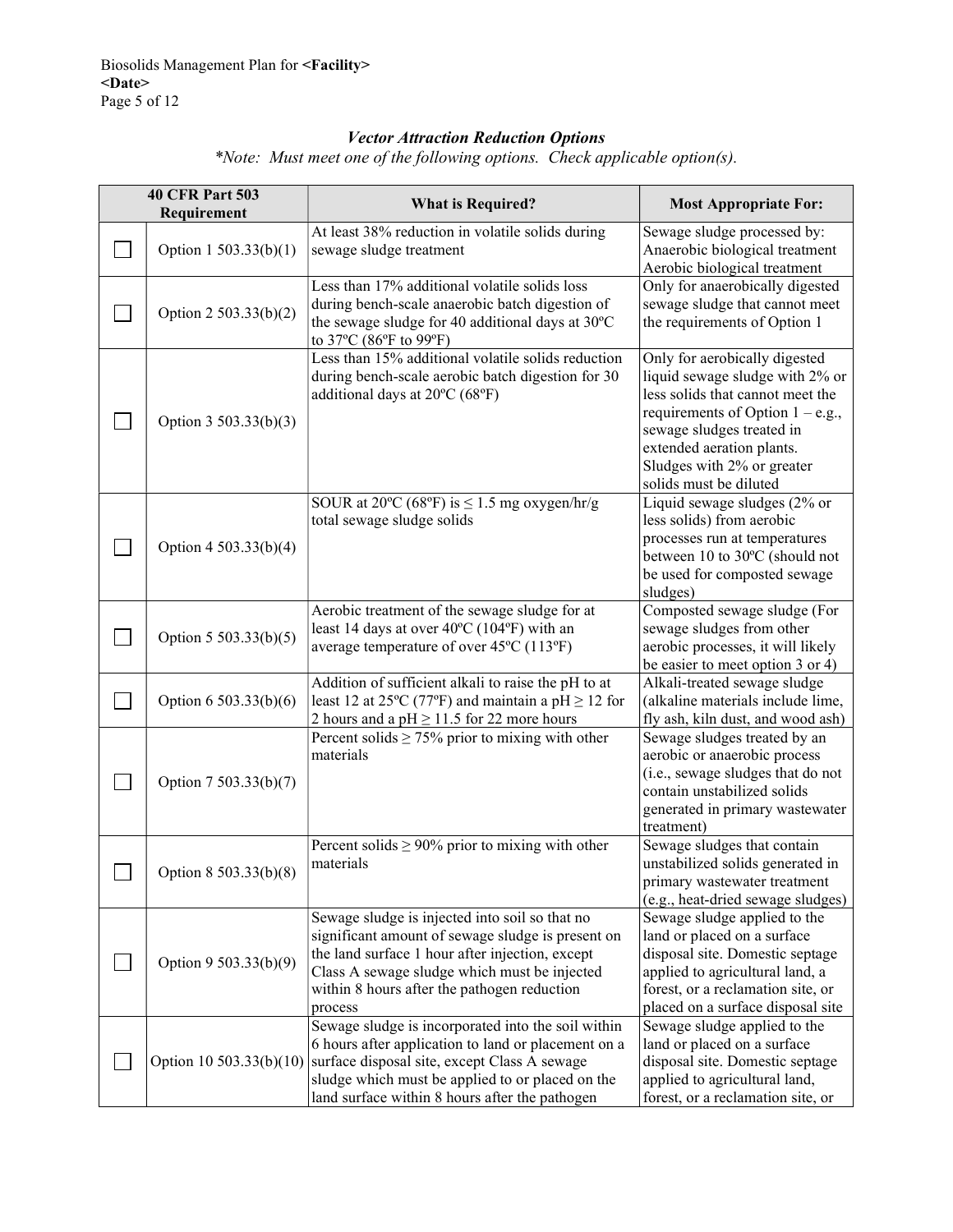| reduction process | placed on a surface | : disposal site |
|-------------------|---------------------|-----------------|
|                   |                     |                 |

#### <Batch Processing/Alkaline Stabilization/Thermal Drying/Composting>

\*Note: This section should describe any specific solids process (i.e., batch processing, alkaline stabilization, thermal drying, or composting) that is used at the wastewater treatment facility to achieve pathogen reduction and vector attraction reduction. The process should be described in detail and explain how operational conditions will ensure achievement of pathogen reduction and vector attraction reduction.

#### BIOSOLIDS STORAGE

#### Treatment Facility

From the <processing unit at treatment facility> <type of biosolids (i.e., liquid, dewatered)> can be <pumped/transferred> into a truck for land application, or <pumped/transported> to <describe storage facility (e.g., drying beds, lagoons) $\geq$ . The  $\leq$  forage facility (or unit) $\geq$  is designed with a total  $\leq$  area/ volume> to accommodate for <number of days or months> of storage during <state months> until land application can commence. This is based on  $\leq$  rear  $\geq$  production rates.  $\leq$  **Further pathogen reduction is** achieved through <storage unit> prior to the biosolids being land applied.>

#### Staging

The unloading and placement of biosolids in one area at a land application site may occur on a limited time basis. If staging of biosolids occurs, the requirements outlined in the site authorization letters for each site will be followed.

#### Field Storage

Field storage  $\leq$  is/is not authorized by the Department at this time.

\*Note: If field storage is authorized, include the following sentence: Biosolids may be stored as required by the site specific authorization letter.

\*Note: If field storage is authorized, the following must be submitted and will be included with the site specific authorization letter or this biosolids management plan: agricultural information, site specific information, and a field management plan. Refer to "Implementing Oregon's Biosolids Program Internal Management Directive", December 2005, for specific information that must be submitted.

#### TRANSPORTATION

The <permittee> <owns type of vehicle/contracts out> to transport biosolids from the wastewater treatment facility to authorized land application sites. The **stype(s)** of vehicle> are operated by <permittee's employees/contract employees>. The <permittee> is able to handle the volume of biosolids produced through these transportation practices.

<Type of biosolids (e.g., liquid, dewatered, dried)> are loaded from <processing unit at treatment facility> into <type of vehicle> for land application. <Discuss how biosolids are transferred to the vehicle, how the vehicle loading process occurs, and what measures are in place at the facility in case of a spill (e.g., impoundments, drains).>

#### REMEDIAL PROCEDURES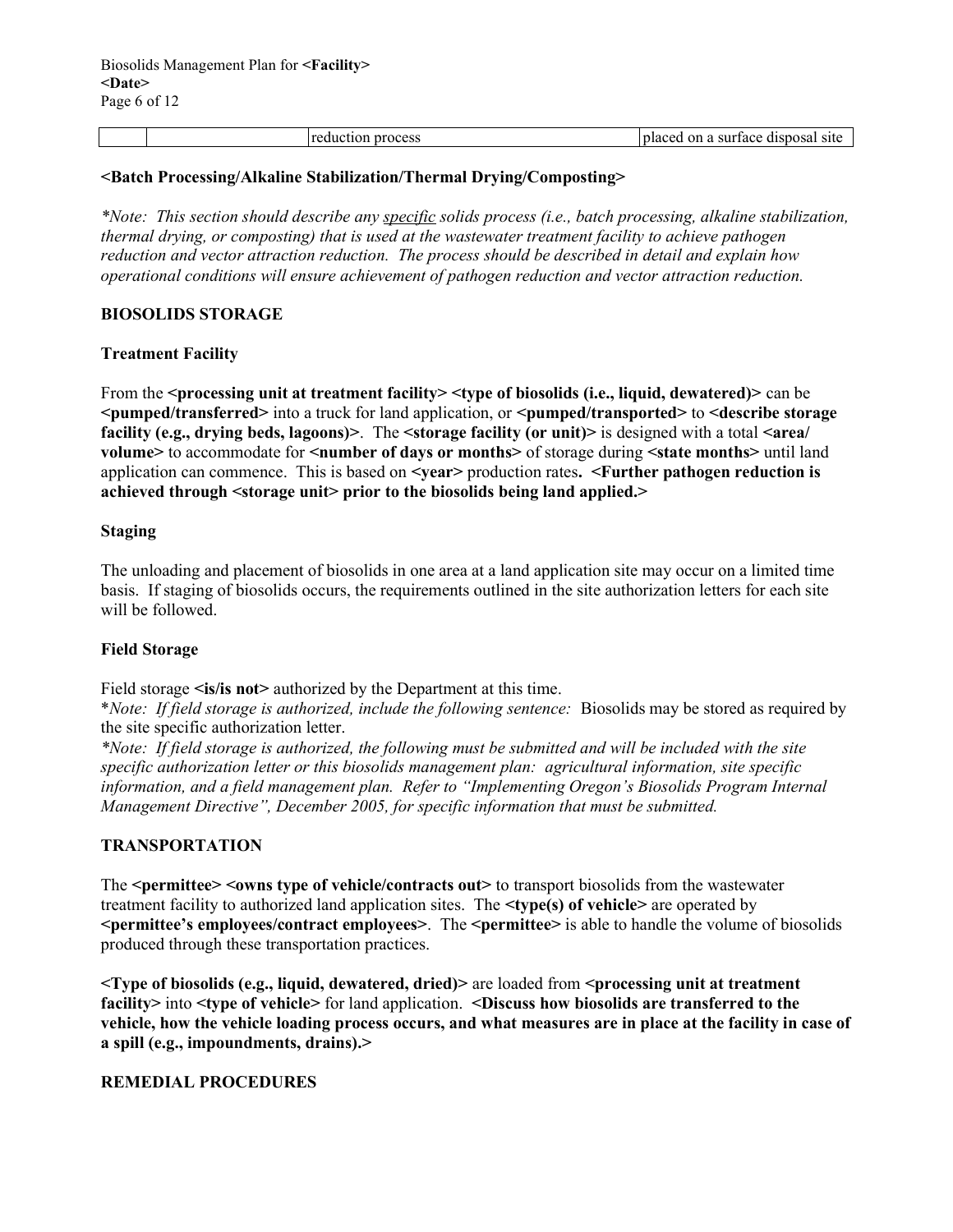Biosolids Management Plan for <Facility> <Date> Page 7 of 12

All spills into waters of the state or spills on the ground surface that are likely to enter waters of the state will be reported immediately to Oregon Emergency Response System (OERS) at 1-800-452-0311 and the Department's regional biosolids specialist at <phone number>. All spills of <number> gallons or more on the ground surface will be reported to the Department's regional biosolids specialist within <number> hour(s) of the spill incident.

# Spill During Transportation of Biosolids

The <permittee> is responsible for cleanup of any biosolids spills that occur while transporting to land application sites. If a spill occurs during the transport of biosolids between the wastewater treatment facility and the land application site, the  $\leq$  permittee $\geq$  will:

- Contain the spill.
- Post the area and set up temporary fencing if there is a potential for public exposure.
- Remove spilled biosolids with a front end loader or shovel.
- Cover the area with dry lime if needed  $\leq$ specify when according to quantity and location>.
- Apply absorbent (e.g., sand) if needed  $\leq$  specify when according to quantity and location  $\geq$ .
- Transport spilled product to a Department authorized biosolids land application or disposal site.

#### Solids Treatment Process Failure or Modification

If a mechanical problem occurs with <treatment component> and replacement parts are not in stock at the treatment facility, an emergency parts order will be placed. During this period, <discuss options to treatment processes to accommodate failure (e.g., divert waste activated sludge to another wastewater treatment facility, divert all sludge to a holding tank)>.

If maintenance is needed on a treatment process component that will affect compliance with pathogen reduction or vector attraction reduction requirements, the <permittee> will notify the Department and get approval prior to the maintenance activity.

#### MONITORING AND REPORTING

#### Monitoring and Sampling Program

The <permittee> <will develop/has developed> and <implement/implements> a biosolids monitoring and sampling plan. Samples collected and analyzed will be representative of the biosolids to be land applied. Quality control measures and procedures will be implemented for microbiological tests to verify precision and accuracy. Sampling location(s) stated will demonstrate how vector attraction reduction option(s)  $\leq$ option number $\geq$   $\leq$ is/are $\geq$  met. The plan includes:

- The sampling location (must be representative),
- How samples will be collected, preserved and transported, and
- The analytical method for each analysis.

All monitoring and reporting will be conducted in accordance with the <permittee's> <NPDES/WPCF> permit. The monitoring frequency is based on the amount of biosolids generated that is land applied, or marketed to be sold or given away. Based on 40 CFR §503.16, Table 1 and the amount of biosolids generated and used during <year>, the <permittee> is required to sample biosolids <monthly/bimonthly/quarterly/annually>.

#### Recordkeeping and Reporting Procedures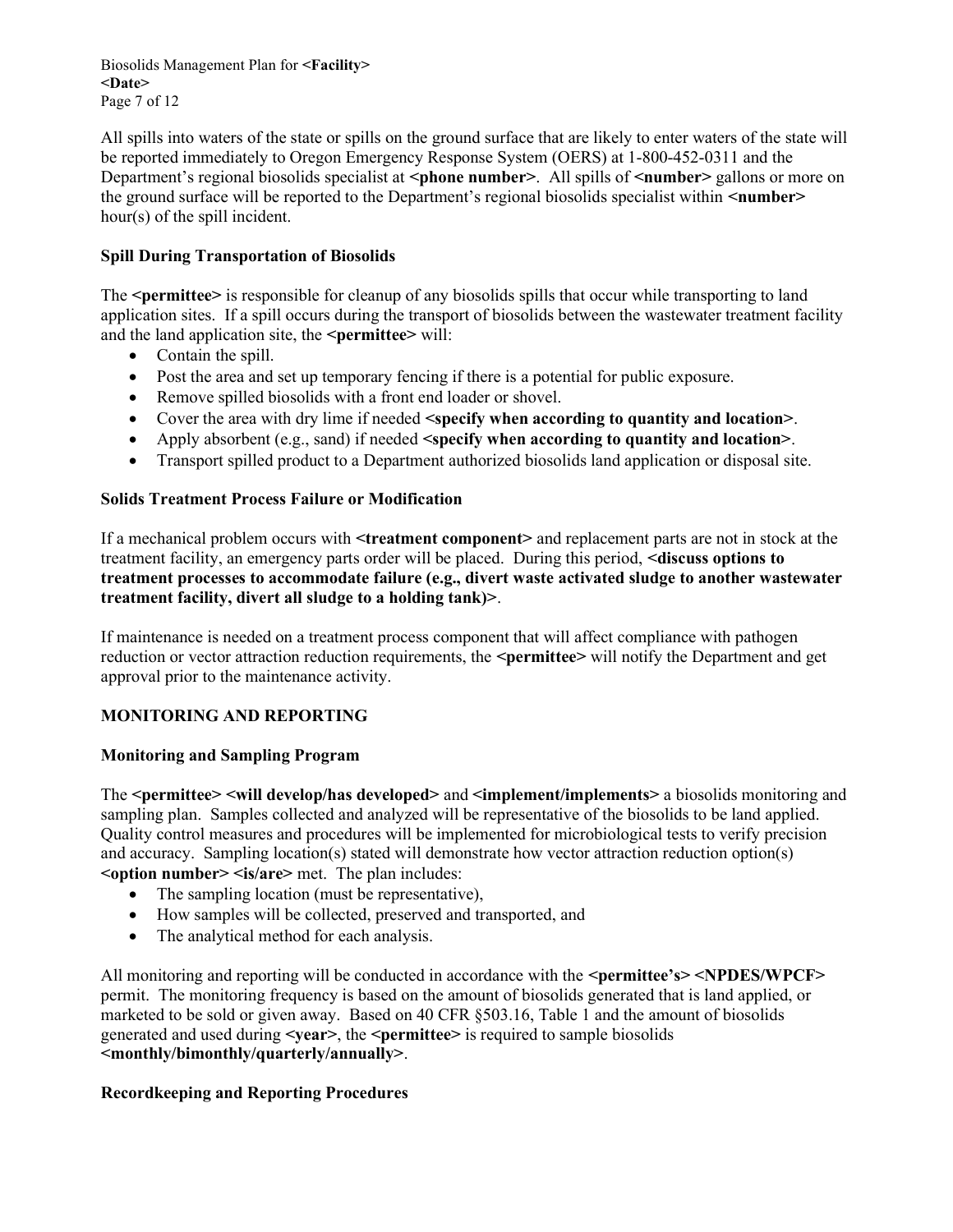Biosolids Management Plan for <Facility> <Date> Page 8 of 12

The <permittee> as the preparer and land applier of biosolids is required to maintain records to demonstrate that federal and state biosolids requirements are met. Records will be kept on file by the  $\epsilon$  permittee  $\epsilon$ , and will be available upon request by the Department. Monitoring and sampling records will be retained for a period no less than 5 years, unless otherwise required by the <NPDES/WPCF> permit or a site authorization letter. The minimum required records include the following information:

- Pollutant concentrations of each parameter stated in the permit,
- Pathogen requirements as stated in the permit for Class <A/B>,
- Description of how one of the vector attraction reduction requirements in 40 CFR  $\S 503.33(b)(1)$ through (8) are met,
- Description of how the management practices in 40 CFR §503.14 and site restrictions in 40 CFR §503.32(b)(5) are met for each biosolids land application site (note: this is for Class B bulk biosolids), and
- Certification that the information submitted is accurate to determine compliance with pathogen and vector attraction reduction requirements, and site restriction/management requirements.

#### Annual Reporting

A biosolids annual report is required to be submitted to the Department each year by February  $19<sup>th</sup>$  or as required by the permit if bulk biosolids have been land applied, or biosolids derived products were sold or given away the previous year. The report will include information on biosolids handling activities and data (i.e., monitoring results, nutrient loading rates) from the previous calendar year. Some of the information required with the annual report includes:

- Daily site logs or records, including date, time, and quantity (gallon, pounds) of nitrogen/acre land applied.
- Map, including scale, showing the site and the land application location that coincides with the daily site application method (e.g., truck spreader bar, irrigation cannon).
- Signed copy of the certification statement (see next section on Certification Statement).

#### Certification Statement

The  $\epsilon$  = the spermittee is capable of meeting Class  $\langle A \rangle$  B pathogen reduction and vector attraction reduction requirements. As required under 40 CFR  $\S 503.17$ , the  $\epsilon$  **permittee** must retain a certification statement indicating whether compliance with pathogen reduction, vector attraction reduction, and certain site restrictions have been met. The certification statement must be retained for a period of five years, and must be submitted with the annual report that is due February  $19<sup>th</sup>$  or as required by the permit. The  $\leq$ **permittee** will retain the following certification statement and it will be signed by a principal executive officer or ranking elected official (\**note: for a municipality, State, Federal, or other public agency*) or their duly authorized representative (e.g., individual or position having responsibility for the overall operation of the system, such as the position of plant manager, supervisor, superintendent or equivalent responsibility).

\*Note: The following certification is for the most common situation when Class B bulk biosolids meet Table 3 metals values and VAR is achieved at the wastewater treatment works, and is prepared and land applied by the permittee. For other situations including Class A biosolids, domestic septage, or when Table 2 Cumulative Pollutant Loading Rates are met, a different certification statement must be signed and retained. These statements are posted on the Department's web site at http://www.deq.state.or.us/wq/Biosolids/BioCerts.htm.

"I certify, under penalty of law, that the information that will be used to determine compliance with the Class B pathogen requirements in 40 CFR  $\S 503.32(b)$  insert either (2),(3), or (4) >, the vector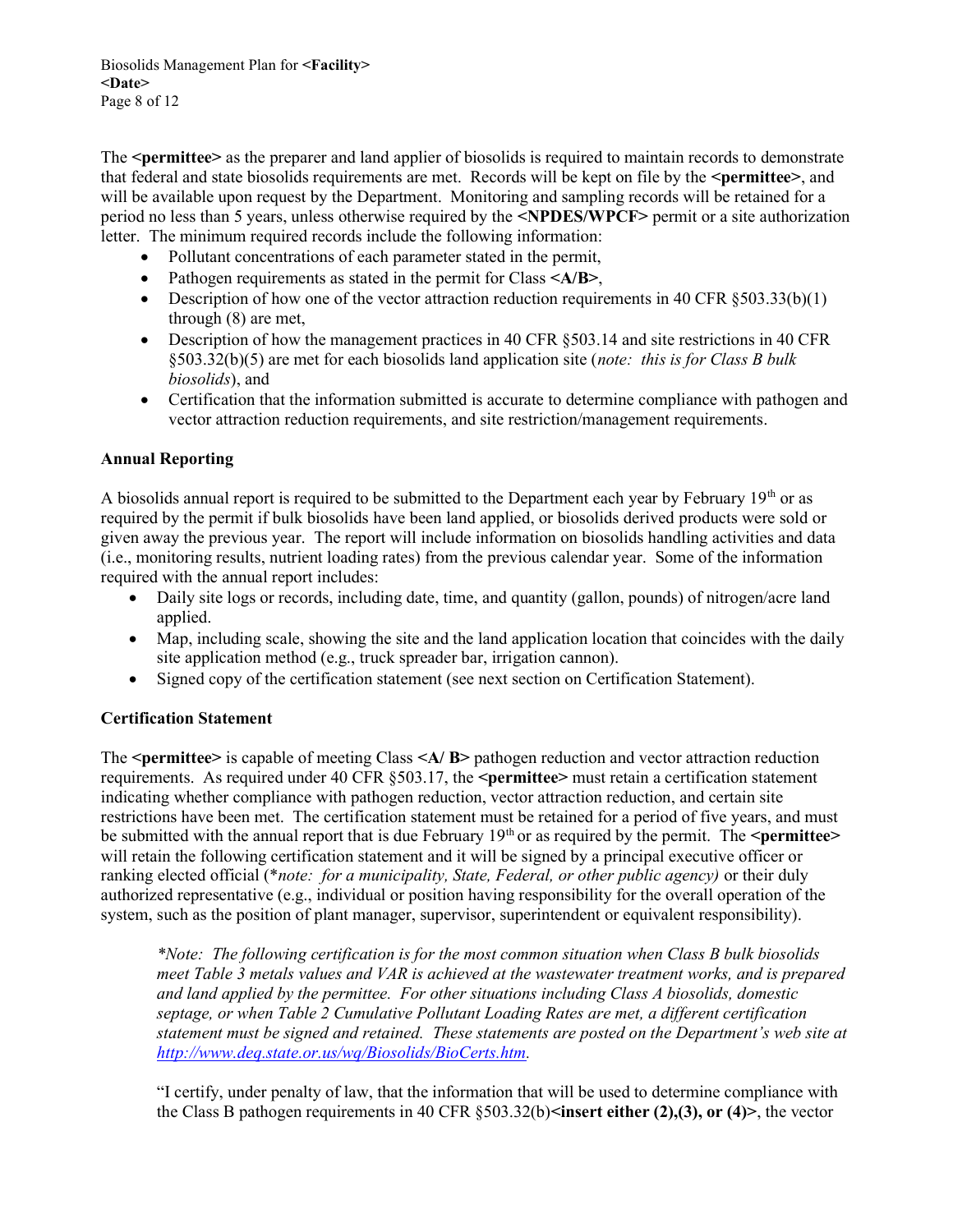Biosolids Management Plan for <Facility> <Date> Page 9 of 12

> attraction reduction requirement in 40 CFR §503.33(b)<insert appropriate option (1) through (8) and the site restrictions in 40 CFR  $\S 503.32(b)(5)$  for each site on which Class B sewage sludge was applied, was prepared under my direction and supervision in accordance with the system designed to ensure that qualified personnel properly gather and evaluate this information. I am aware that there are significant penalties for false certification, including the possibility of fine and imprisonment."

 $Signature$   $Date$   $Date$ 

<Permittee> is also required as the land applier to certify that the management practices in 40 CFR §503.14 are being met. This certification includes that biosolids are being land applied at approved agronomic loading rates as specified in department issued site authorization letters.

"I certify, under penalty of law that the management practices in 40 CFR §503.14 have been met for each site on which bulk biosolids is applied. This determination has been made under my direction and supervision in accordance with the system designed to ensure that qualified personnel properly gather and evaluate the information used to determine that the management practices have been met. I am aware that there are significant penalties for false certification, including the possibility of fine and imprisonment."

| <b>Signature</b> | Date |
|------------------|------|
|                  |      |

## BIOSOLIDS CHARACTERISTICS

#### Pollutant Characteristics

The following table is a representative biosolids analysis for pollutant characteristics. This data and all previous data indicate that pollutant concentrations for all regulated pollutants have been met. \*Note: If a facility is required to monitor more than once a year, all data for the year should be provided in this section.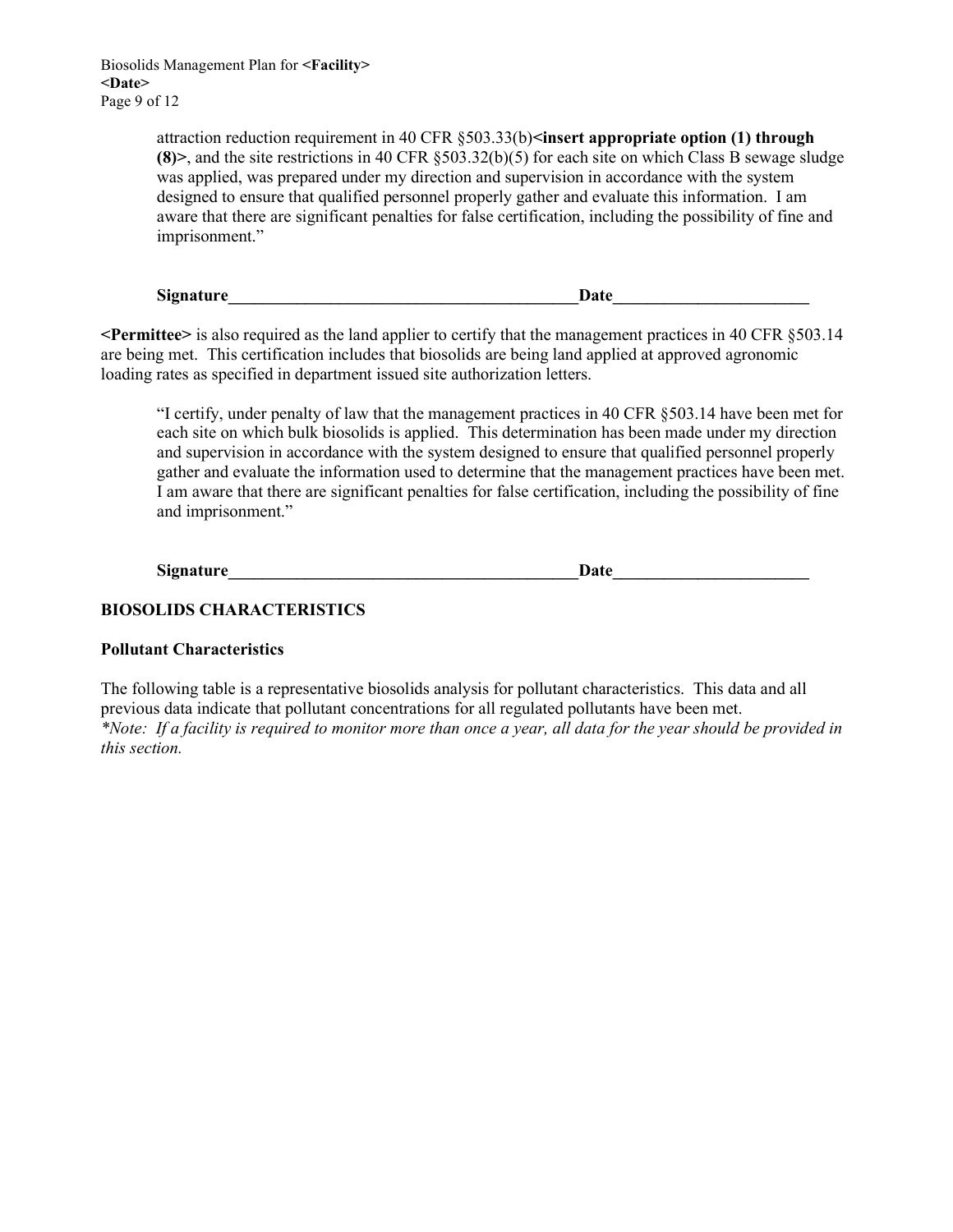| <b>Parameter</b>         | <b>Biosolids</b><br><b>Analytical Result</b><br>(mg/kg) | <b>Sample Date</b> | 40 CFR §503.13(b)(3)<br><b>Pollutant Concentration</b><br>Limits $(mg/kg)$ |
|--------------------------|---------------------------------------------------------|--------------------|----------------------------------------------------------------------------|
| Arsenic (As)             |                                                         |                    | 41                                                                         |
| Cadmium (Cd)             |                                                         |                    | 39                                                                         |
| Chromium (Cr)            |                                                         |                    |                                                                            |
| Copper (Cu)              |                                                         |                    | 1500                                                                       |
| Lead $(Pb)$              |                                                         |                    | 300                                                                        |
| Mercury $(Hg)$           |                                                         |                    | 17                                                                         |
| Molybdenum (Mo)          |                                                         |                    | -                                                                          |
| Nickel (Ni)              |                                                         |                    | 420                                                                        |
| Selenium (Se)            |                                                         |                    | 100                                                                        |
| $\text{Zinc}(\text{Zn})$ |                                                         |                    | 2800                                                                       |

#### Nutrient Characteristics and Other Parameters

The following table is a representative biosolids analysis for nutrient characteristics and other parameters. \*Note: If a facility is required to monitor more than once a year, all data for the year should be provided in this section.

| Parameter/measurement unit | <b>Biosolids</b><br>Analytical<br><b>Result</b> | <b>Sample Date</b> |
|----------------------------|-------------------------------------------------|--------------------|
| Total solids, percent      |                                                 |                    |
| Volatile solids, percent   |                                                 |                    |
| TKN, percent               |                                                 |                    |
| $NO3-N$ , percent          |                                                 |                    |
| $NH_4-N$ , percent         |                                                 |                    |
| Phosphorus (P), percent    |                                                 |                    |
| Potassium (K), percent     |                                                 |                    |
| pH, standard unit          |                                                 |                    |

#### BIOSOLIDS UTILIZATION PROGRAM

<Percentage> of biosolids generated by <permittee> is beneficially used <through land application/as a composted product>. The following biosolids land application plan outlines agronomic application rate and site crops, where biosolids are land applied, site selection criteria for a new site, and site and crop management practices.

# BIOSOLIDS LAND APPLICATION PLAN

#### Agronomic Application Rate and Site Crops

Class B biosolids are required to be land applied to a site at a rate that is equal to or less than the agronomic rate for the site. An agronomic rate is the whole biosolids application rate (dry weight basis) designed to provide the annual total amount of nitrogen needed by a crop and to minimize the amount of nitrogen passing below the root zone of the crop or vegetation to groundwater.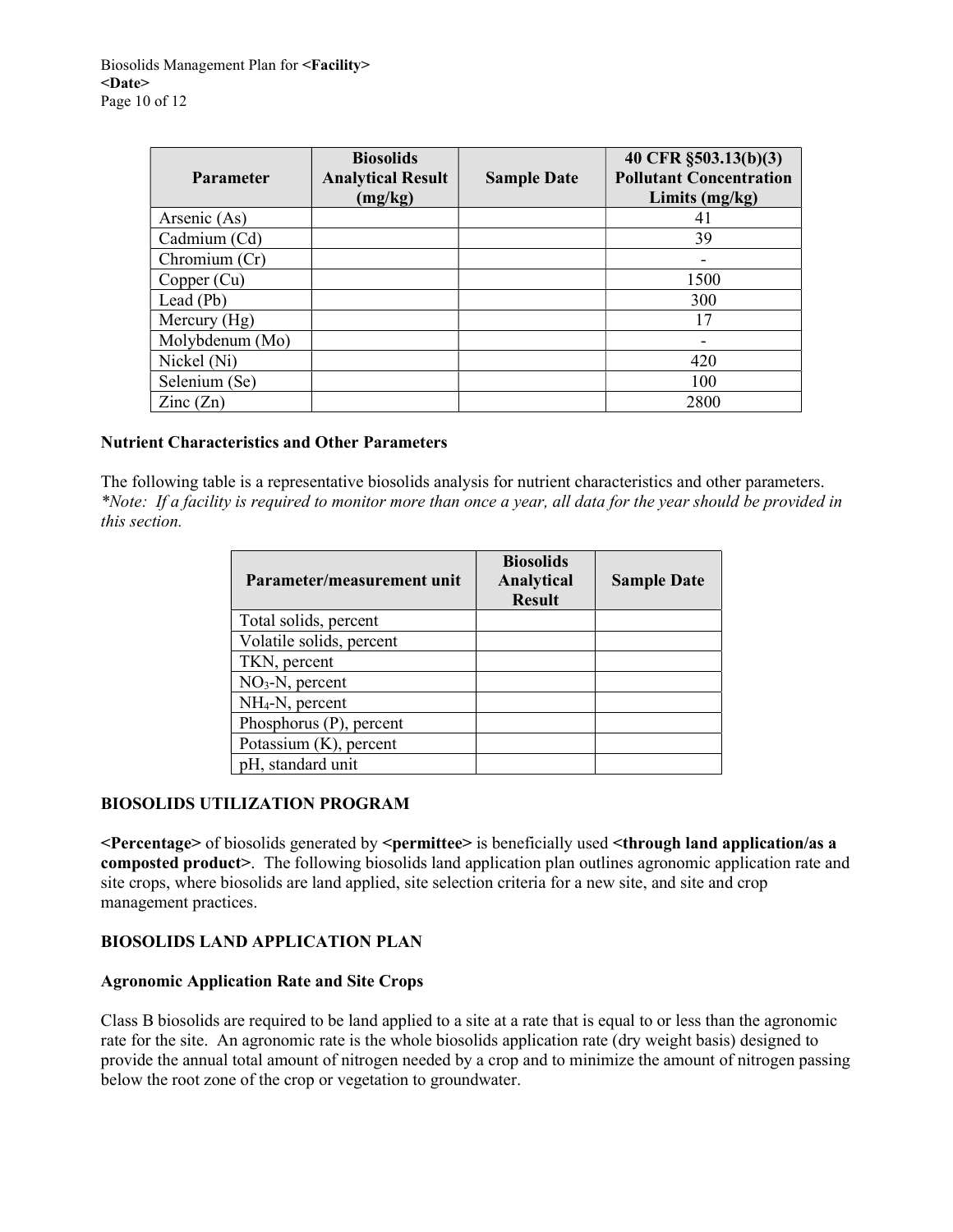Biosolids Management Plan for <Facility> <Date> Page 11 of 12

Biosolids application rates for the <permittee> sites were developed based on Oregon State University (OSU) Extension Service Fertilizer Guide: <name of guide>. The annual application rate for <type of  $\text{crop}\text{~}$  is  $\leq$  number of pounds $\geq$  available nitrogen (N) per acre, unless the application site demonstrates additional nitrogen is required to match crop uptake rates. (\*Note: If more than one type of crop is used at the same site, then state each type of crop and the application rate.) The land application sites authorized for use can assimilate the total plant available nitrogen the biosolids provide on an annual basis. Specific site agronomic loading rates are stated in the Department issued site authorization letters.

# Site Inventory of Existing and Potential Sites

The <permittee> currently land applies Class <A/B> biosolids to the Department authorized sites listed in the <table below/Appendix letter>. Surface application of biosolids is performed using <describe equipment/vehicle>. Site maps with the general location and size of existing authorized sites are included as Appendix <state letter> of this biosolids management plan. The <permittee> currently has <total number acres that are authorized for land application. This is an adequate land base for current  $\leq$  and future> operations, based on current biosolids generation rates.

# Biosolids Land Application Site Inventory

\*Note: May be included as an Appendix

| <b>Site Name/Identifier</b> | Type of<br>Crop/Acreage | lb. N/acre | lb. N/site | Time of year<br>applied<br>(month) | <b>Harvest</b><br>Cycle | <b>Department</b><br>Authorized? |
|-----------------------------|-------------------------|------------|------------|------------------------------------|-------------------------|----------------------------------|
|                             |                         |            |            |                                    |                         |                                  |
|                             |                         |            |            |                                    |                         |                                  |
|                             |                         |            |            |                                    |                         |                                  |
|                             |                         |            |            |                                    |                         |                                  |
|                             |                         |            |            |                                    |                         |                                  |

#### Site Selection Criteria for a New Site

If necessary, the <permittee> will locate additional sites for land applying biosolids. Prior to using any site for land application, the  $\leq$  permittee $\geq$  is required to receive a written site authorization letter from the Department. The following site conditions will be considered when determining the suitability of a site for land application:

- All sites will be located on  $\leq$  agricultural/forest/reclamation  $\geq$  land in  $\leq$  name of county or more defined area>.
- A site should be on a stable geologic formation not subject to flooding or excessive run-off from adjacent land.
- Minimum depth to permanent groundwater should be four feet <and the minimum depth to temporary groundwater should be one foot at the time when application of liquid biosolids occurs>.
- Topography should be suitable for normal agricultural operations. <**Liquid biosolids should not be** land applied on bare soils when the slope exceeds 12 percent. / Dewatered or dried biosolids may be land applied on well vegetated slopes up to 30 percent>.
- Soil should have a minimum rooting depth of 24 inches.

#### Public Notification